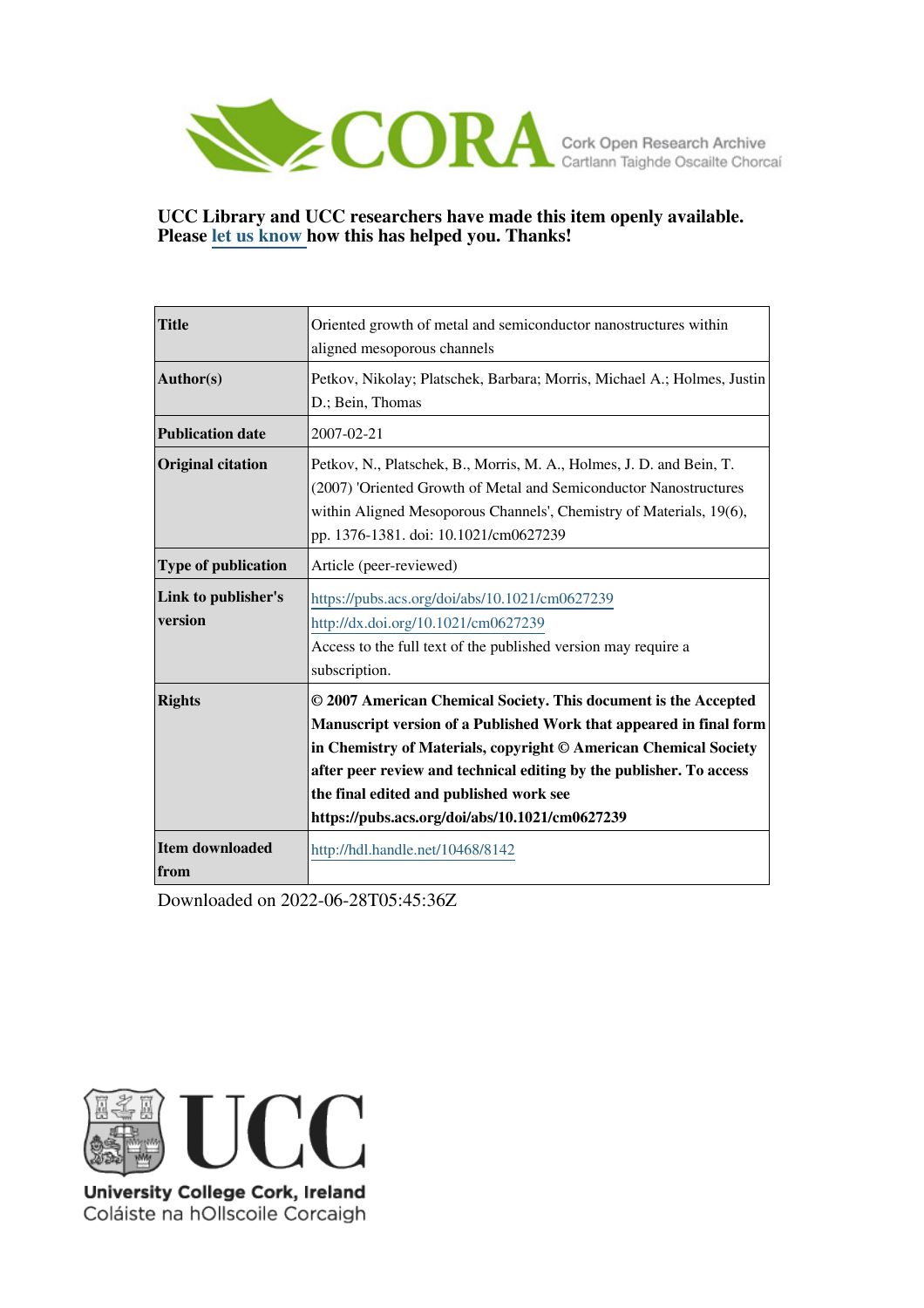# Oriented Growth of Metal and Semiconductor Nanostructures within Aligned Mesoporous Channels

*Nikolay Petkov1, Barbara Platschek2, Michael A. Morris1, Justin D. Holmes1\* and Thomas Bein2\**

<sup>1</sup>Department of Chemistry, Materials Section and Supercritical Fluid Centre, University College Cork, Cork, Ireland

2Department of Chemistry and Biochemistry, University of Munich, Butenandtstr. 11, 81377 Munich,

Germany.

To whom correspondence should be addressed: e-mails: j.holmes@ucc.ie; bein@lmu.de

**RECEIVED DATE (to be automatically inserted after your manuscript is accepted if required according to the journal that you are submitting your paper to)**

**ABSTRACT** In the present work we show how different types of inclusion chemistry can be used to generate oriented, high aspect-ratio metal and semiconductor nanowires in insulating silica host structures prepared within anodic alumina membranes (AAMs). The structural features of the Pluronic123-templated silica filaments in the AAMs with their intriguing columnar and circular arrangement of mesopores allow for the inclusion of a variety of aligned 1D nanostructures ranging from metallic (Pt, Au and Pd), semiconductor (Ge) to carbon nanotubes and filaments. The synthetic techniques include wet chemical impregnation and reduction in pre-calcined mesopores, impregnation of surfactant-containing mesopore systems, and mass transport *via* supercritical fluid deposition in surfactant-containing mesopores. Important issues such as the crystallinity and continuity of the encapsulated wires as a function of material and deposition technique have been discussed.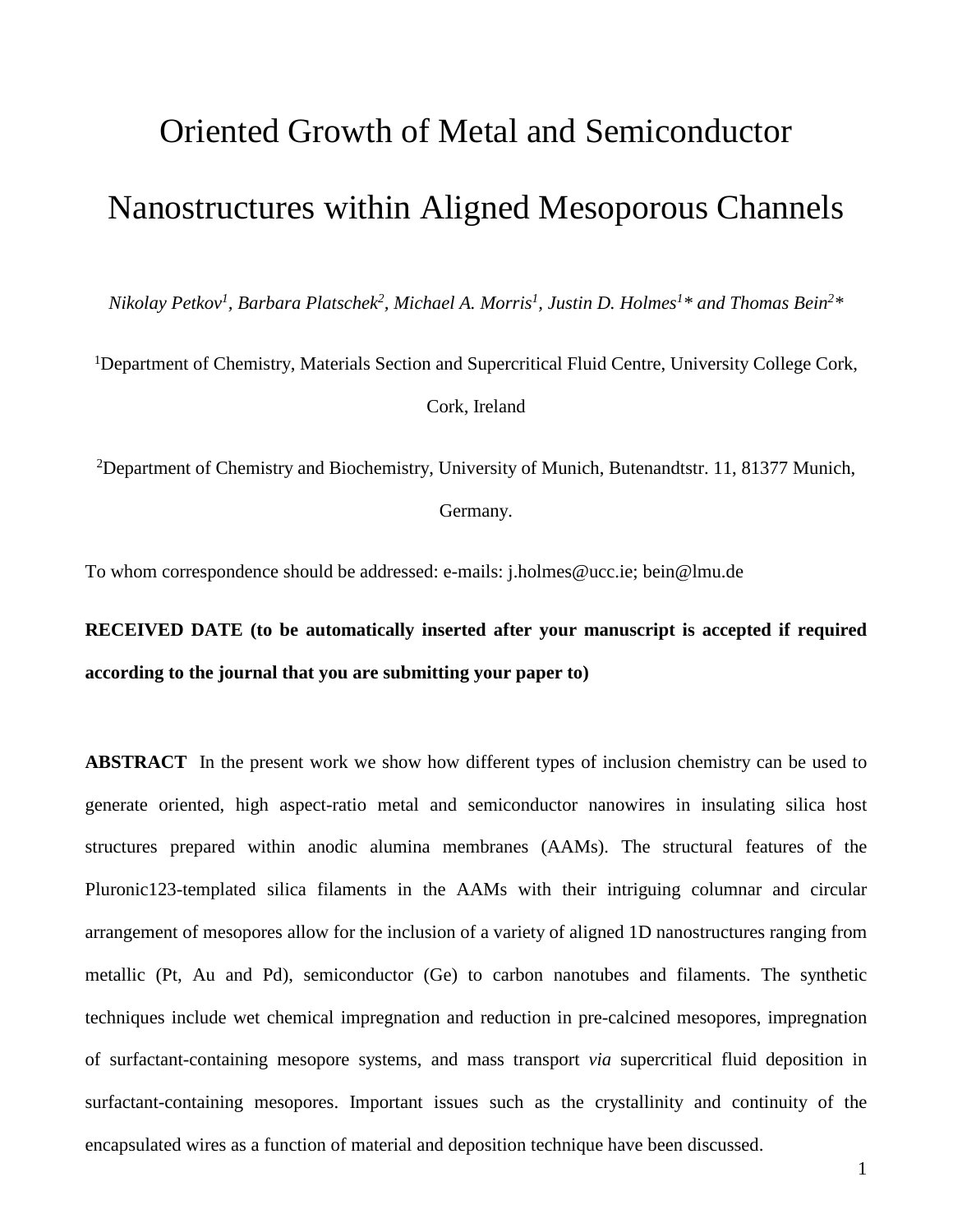**KEYWORDS** Alignment, mesoporous silica channels, nanowires, anodic alumina, metals and semiconductors.

**BRIEFS** In the present work we show how different types of inclusion chemistry can be used to generate oriented, high aspect-ratio metal and semiconductor nanowires in insulating silica host structures deposited within anodic alumina.

## MANUSCRIPT TEXT

### **Introduction**

Alternative non-lithographic methodologies for constructing the smallest mesoscopic features in integrated circuits will soon be needed.<sup>1</sup> One promising non-lithographic strategy is the use of solution phase chemistry to promote the self-assembly of materials from precursor 'building blocks' into complex hierarchical mesoscopic architectures.2 Mesoporous materials with well-defined periodic channel systems, having channel diameters below 10 nm, can host and guide the growth of a variety of 1D nanostructures.3 However, because of difficulties in reproducibly preparing easily accessible and oriented mesostructured domains, they have found limited use as templates for nanowires. For example, during the preparation of mesostructured thin films (MTFs), highly oriented structures on a substrate have been obtained but the most frequently achieved phases show hexagonally ordered channels aligned with the long axis parallel to the substrate surface.<sup>4</sup> Other mesophase structures such as 3D cubic or hexagonal assembled from spherical micelles have also been prepared in the form of thin films and were utilized as hosts for forming ordered arrays of metal nanoparticles.<sup>5,6</sup>

Anodic alumina membranes (AAMs) can serve as alternative templates for nanostructured materials; they have been widely used as hosts for forming ordered arrays of vertically aligned carbon nanotubes, metal and semiconductor nanowires.<sup>7-11</sup> However, AAMs tend to have large pore diameters above 10 nm and often inferior pore ordering and pore-size distributions in comparison to the mesoporous materials.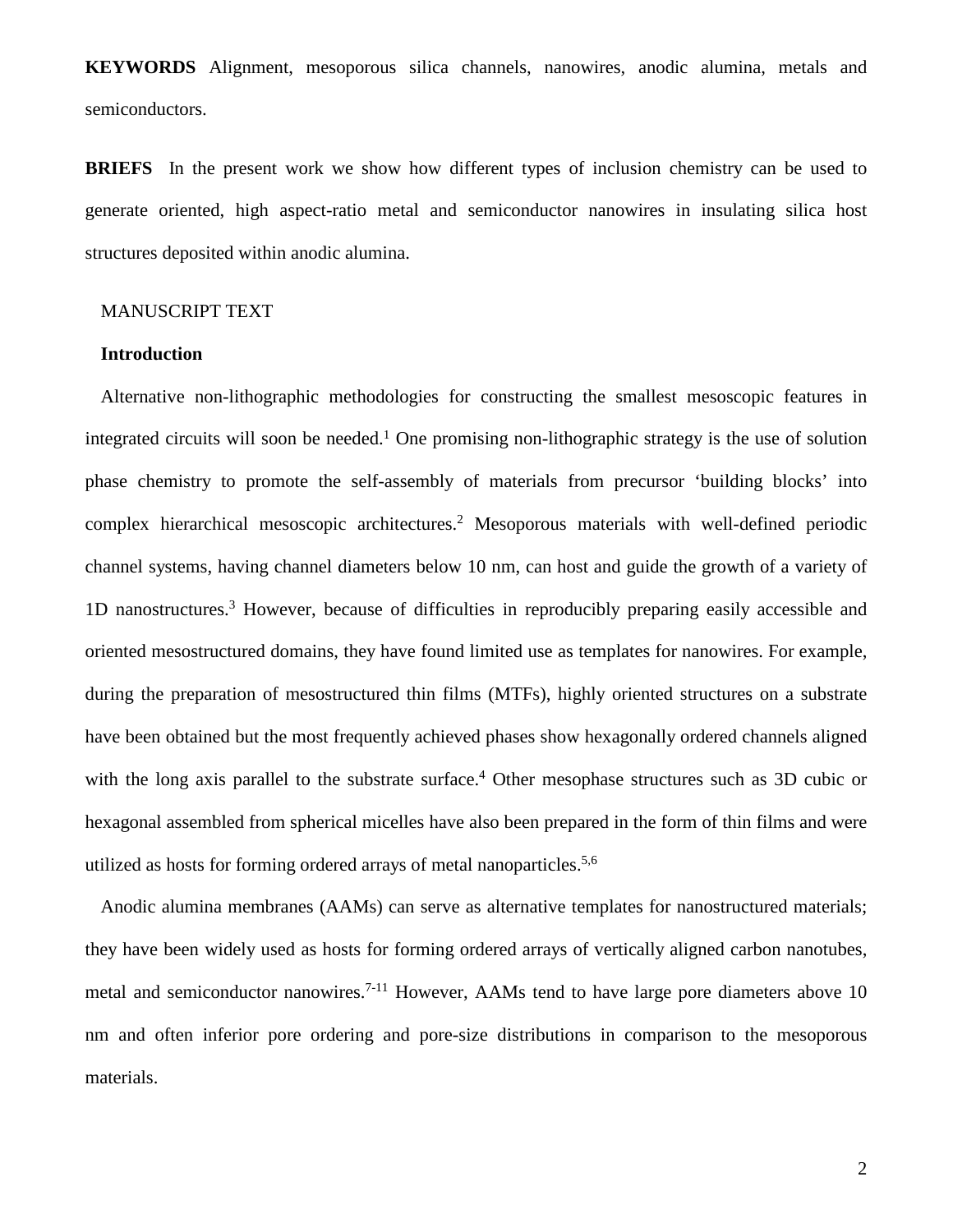Recently, we and others have shown that the highly anisotropic pore structure of the AAMs can be combined with methods for preparing silica MTFs to obtain highly aligned mesostructured domains inside the channels of the  $AAMs$ <sup>12-14</sup> In this paper we show that these hierarchical structures can be used as hard templates to host and guide the growth of aligned and ordered metal and semiconductor 1D nanostructures. Noble metals such as Pt, Pd and Au were deposited inside the mesopores either by direct wet impregnation followed by reduction, or alternatively by chemical modification of the mesoporous surface, followed by metal salt complexation and reduction. Semiconductor Ge nanostructures were deposited by solvent assisted supercritical fluid (SCF) technique pioneered in one of our groups for the growth of semiconductor nanostructures in AAMs.<sup>15</sup> A similar supercritical fluid technique has already been used for the deposition of carbon nanostructures in analogous mesostructured templates.<sup>16</sup>

### **Experimental Section**

### Synthesis

The deposition mixtures for mesoporous silica were prepared by applying a two-step synthesis procedure. First, 2.08 g tetraethyl orthosilicate (TEOS, Aldrich) was mixed with 3 g of 0.2 M HCl, 1.8 g H<sub>2</sub>O and 5 mL EtOH and heated at 60 °C for 1 h to accomplish acid-catalyzed hydrolysis-condensation of the silica precursor.

For the preparation of the Pluronic123-containing solutions, the pre-hydrolyzed silica was mixed with 15 ml 5 wt% ethanol solutions of poly(ethylene oxide)-b-poly(propylene oxide)-b-poly(ethylene oxide) tri-block copolymer, Pluronic123. To this mixture, NH4Cl with a TEOS: NH4Cl molar ratio of 0.30 was added by dissolving the inorganic salt in the ethanol solutions. The resulting deposition mixtures were aged for 2 h at room temperature and used for the deposition of the silica/surfactant nanostructures in the AAMs. The AAMs (47 mm, Anodisc<sup>TM</sup>, Whatman) with nominal pore diameters of 200 nm and a thickness of approximately 60 µm were soaked with the prepared precursor mixture by dropping 0.75 mL over the whole membrane surface. After 2 hours at room temperature the membrane appeared dry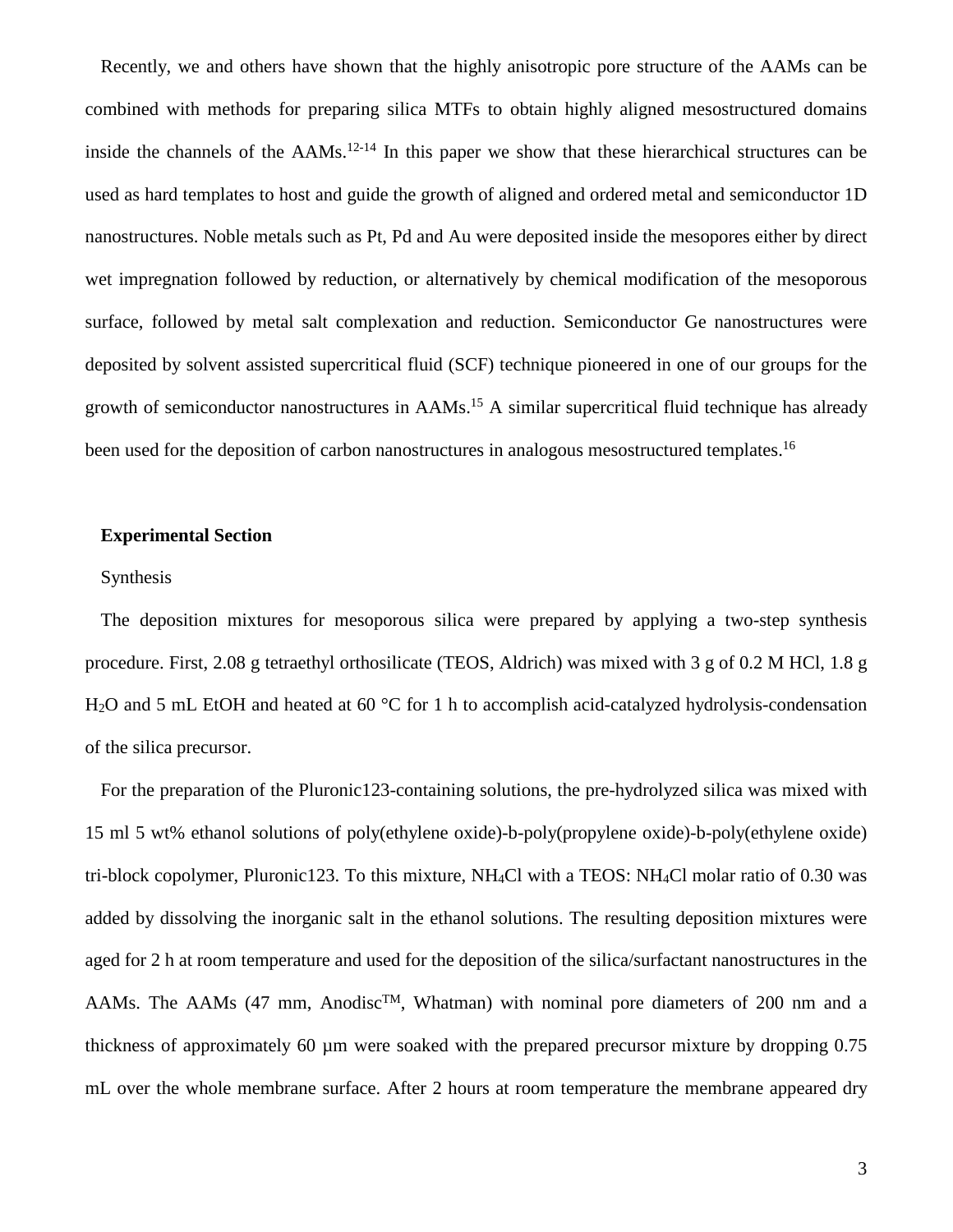and homogeneously soaked with the synthetic mixture. The composite membranes were calcined in flowing air at 550 °C for 4 h (ramping 0.75 deg/min).

In order to introduce Pt-nanostructures in the composite membranes, calcined samples were repeatedly impregnated with aqueous 0.1 wt% Pt(NH<sub>3</sub>)Cl<sub>2</sub> solutions at 100 °C. Highest loadings with Pt were achieved after at least 5 times impregnation-drying cycles. Finally, the Pt-loaded samples were reduced in flowing 5 v/v%  $H_2/N_2$  mixture at 300°C for 2 h, resulting in a black color of the samples.

Au-encapsulation was done on calcined, aminopropyltriethoxysilane (APES - Fluka) modified silica/AAM that was impregnated with 30 mM  $H[AuCl<sub>4</sub>].3H<sub>2</sub>O$  at room temperature for 24 h. After washing in de-ionized water the samples were left in air at room temperature for a week. Under these conditions and due to the presence of amine functionalities, gold reduction takes place, resulting in a profound change in the color of the samples from light yellow to red-orange, dark red and finally violet.

Pd-loading was done on non-calcined membranes by repeated impregnation with 0.75 mM  $Pd(NH_3)(NO3)_2$  water/ethanol solution at 60 °C. The conditions of the Pd-impregnation resulted in a direct reduction of the Pd precursor and a black color of the samples.

Ge-nanostructures were grown by degradation of diphenyl germane in supercritical hexane at 380 °C and 70 bar for 30 min. Non-calcined composite membranes were placed in a 25 mL high pressure cell under an ambient atmosphere, and the cell was connected to a pressure meter through a three-way valve. After the reaction the cell was cooled down to room temperature and the samples (black in color) were removed and washed with acetone.

In some cases the composite membranes were first thinned by double-side polishing (as described in the characterization section) and then were subjected to only one impregnation cycle. In this case better loading is achieved even after one impregnation cycle.

## Characterization

The TEM images were obtained with a JEOL 2010 transmission electron microscope operating at 200 kV. The elemental compositions were determined with a JEOL 5510 instrument equipped with an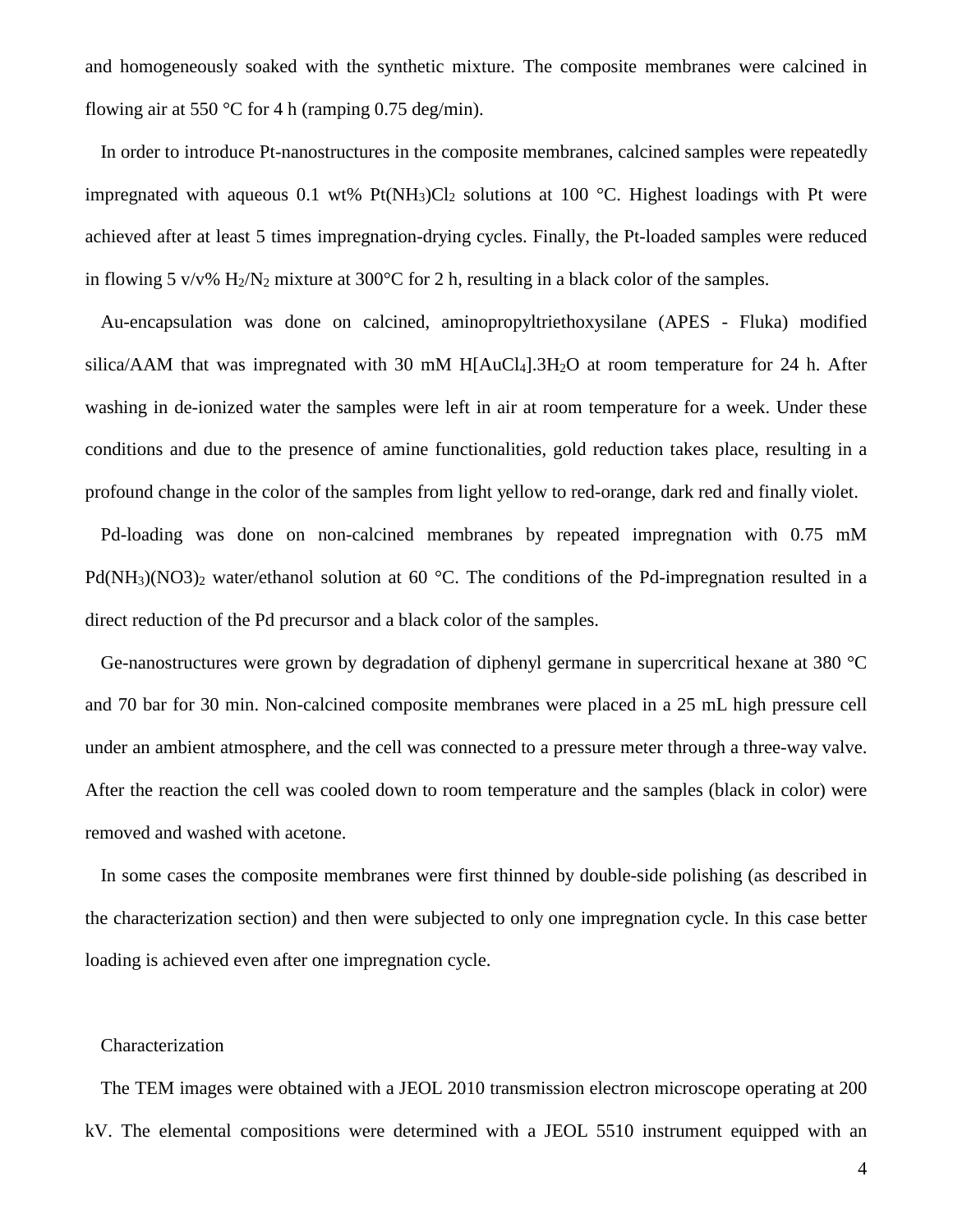Oxford EDX detector. Samples for electron microscopy were prepared by the following methods: (i) the alumina matrix was dissolved in phosphoric acid to release the embedded mesoporous silica; (ii) planviews and cross-sections were prepared by dimple grinding, followed by Ar-ion polishing. The precision Ar-ion polishing was done at grazing angles of 6° with 5 kV acceleration voltage with a Gatan Precision ion polishing system, Model 691. The surface morphology of the samples was determined with scanning electron microscopy (SEM) with a JEOL JSM 6500 microscope.

#### **Results and Discussion**

The present method for the self-assembly of the ordered silica/surfactant nanocomposites in the channels of AMMs is described in detail in a previous report.<sup>14</sup> Briefly, commercial AAMs with nominal pore sizes of approximately 200 nm were soaked with precursor mixtures containing Pluronic123 as a structure directing agent, hydrolyzed silica and salt (for details see Experimental). Upon solvent evaporation, the concentration of surfactant micelles in the solution increases and subsequent condensation of silica around these micelles results in the formation of the ordered mesoporous phases in the channels of the AAMs. Typically two types of mesopore orientation in the AAM-channels can be identified. One, usually referred to as "circular", can be envisioned as composed of concentric mesophase channels, hexagonally ordered in the direction of the long axis of the filaments. The direct observation of this mesophase structure is illustrated by plan-view and cross-sectional TEM images shown in Figure 1(a) and (b). Note that this kind of mesophase structure is rather unusual for 3D crystals because of the lack of extended 3D order, giving them the name "circulites" or circular crystals.17 The other observed mesophase structure is composed of hexagonally ordered columnar mesopores aligned parallel to the long axis of the filaments. Figure 1(c) and (d) depicts typical examples of such structures imaged perpendicularly and parallel to the membrane surface. Usually these two distinct mesophase structures can be observed in neighboring channels of the AAMs with different ratios of "circular" to "columnar" orientations. However, enhanced control of the mesophase structures can be achieved by changing the ionic strength of the deposition mixtures (introduction of inorganic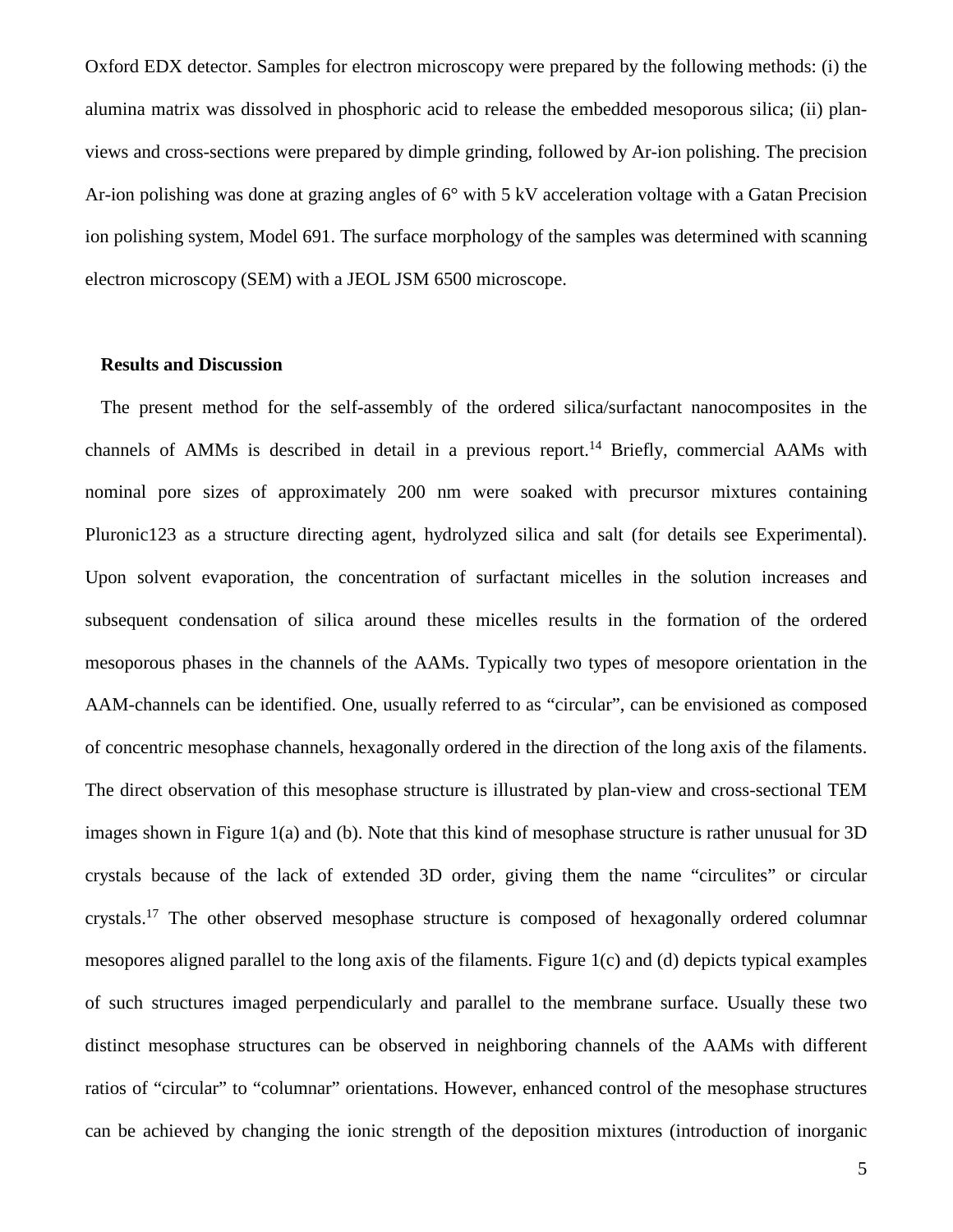salts, see Experimental for relevant experimental procedures), the relative humidity during the deposition, and the silica-to-surfactant ratio. A detailed description of these observations is presented in a separate report. $18$ 

The embedded silica/surfactant nancomposite mesophases obtained here differ significantly from those reported previously for confined polymer systems.19 The silica-based mesostructures form a rigid silica framework upon removal of the surfactant, leaving solid supports with ordered porosity that can offer a template-matrix for guided growth of different conductive structures. Recent research on the 1D confinement of conductive nanostructures has shown that control over alignment and structural complexity is essential for the incorporation of these structures into integrated electrical circuits.<sup>20,21</sup> Here we show that aligned noble metal and semiconductor nanostructures can be prepared in the oriented silica mesopores embedded within the channels of the AAMs.

For example, Pt-nanostructures were deposited by a wet chemical impregnation technique followed by hydrogen-reduction at 300 °C (for details see Experimental). Figure 2(a) shows a representative planview image of the calcined mesoporous support, having vertically aligned columnar mesopores with incorporated Pt-nanostructures. Despite the shrinkage of the mesoporous support in a direction perpendicular to the alumina walls (Figure 2a), the hexagonal order is still retained resulting in an ordered arrangement of Pt-nanostructures. When the silica/Pt nanostructures are imaged in the direction perpendicular to the mesoporous channels, after the dissolution of the alumina matrix, well-defined Ptnanowires running along the long axis of the mesoporous silica nano-filaments are observed (inset in Figure 2a). The mean diameter of the nanowires is approximately 5.5 nm. They feature well-defined crystalline fringes of Pt with a d-spacing of the (111) planes of about 0.24 nm, calculated from fast Fourier transforms (FFTs) of the corresponding HRTEM images (Figure 2b). The uniform diameter and the arrangement of the Pt-nanostructures (separated and isolated by the silica walls) confirm that their growth is guided by the arrangement of the meso-channels. The dimensions of the encapsulated Ptnanostructures extend to several hundreds of nanometers and they appear to be composed of small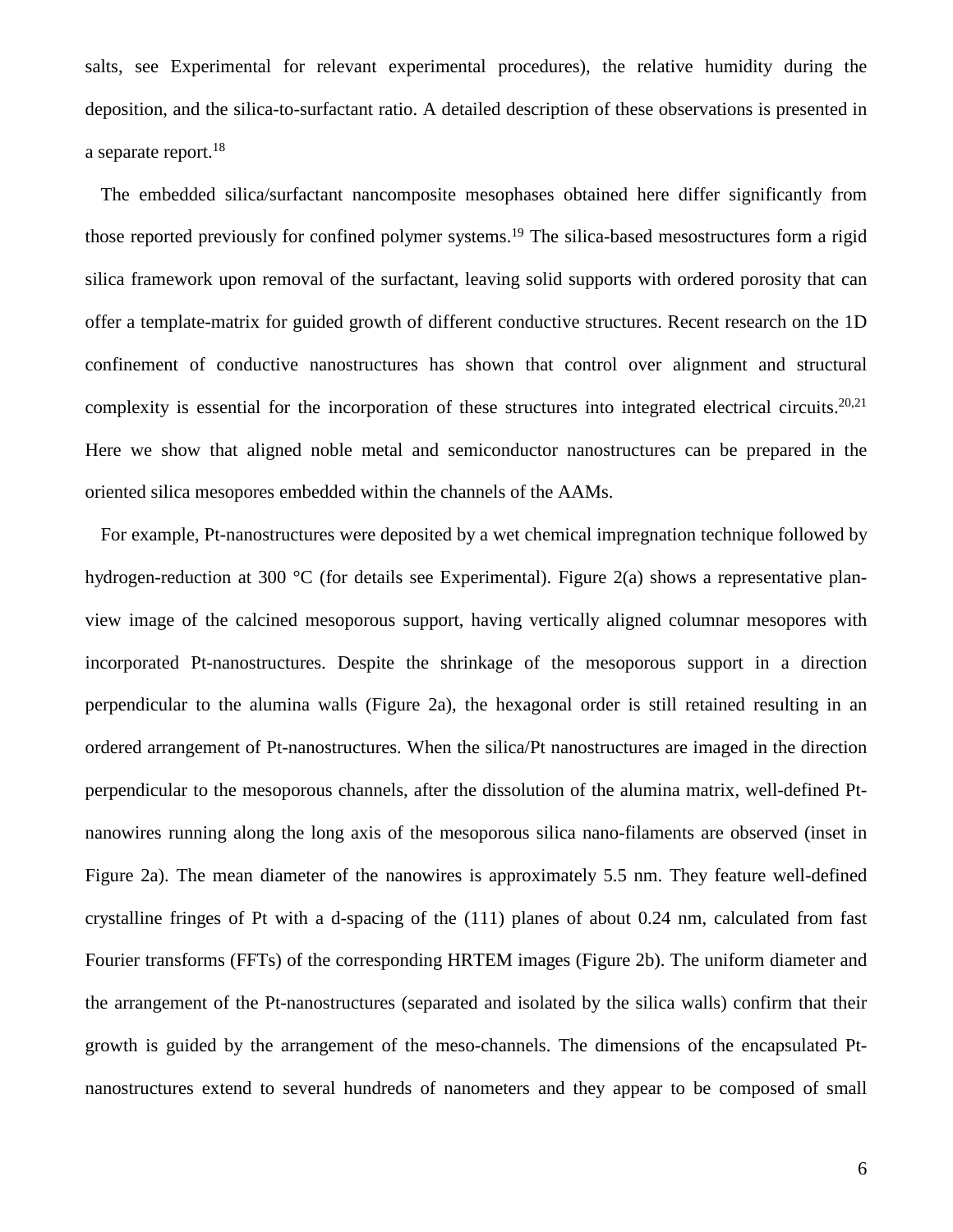segments (10-20 nm) thus forming chain-like nanowires. This type of morphology is commonly observed for metal nanostructures prepared in mesoporous materials by repeated wet impregnation.<sup>22</sup>

A similar synthetic approach was used for the deposition of Au-nanostructures, with the notable difference that the surface of the meso-channels was modified, prior to Au-deposition, with organosilane molecules containing primary amino groups (for details see Experimental). In a second step the template was wet-impregnated with aqueous H[AuCl4] and, after washing in deionized water, was left in air at room temperature for a week. Under these conditions and due to the presence of amine functionalities, gold reduction takes place, resulting in a profound change in the color of the samples from light yellow to red-orange, dark red and finally violet. These changes can be explained by the increase of the particle size of the gold nanocrystals with time.<sup>23,24</sup> The choice of these gentle reduction conditions was guided by the fact that high-temperature reduction resulted in the formation of bigger gold crystals on the outer surface of the mesostructured filaments. Figure 2c shows an example of a "circular" mesostructured filament with deposited Au-nanostructures after dissolution of the AAM matrix. In this case, the nanostructures are aligned perpendicular to the long axis of the mesostructured filaments and, when imaged in plan-view, it can be seen that they follow the curvature of the circular silica mesopores (inset in Figure 2c). Thus full or semi-continuous concentric circles of metallic nanostructures isolated by silica walls and hexagonally ordered in a single filament can be prepared. The Au-nanostructures appear to be highly crystalline as seen from the selected area electron diffraction (SAED) and HRTEM image (Figure 2d). Similarly to the Pt inclusion, the Au-nanostructures are composed of small elongated segments which form chain-like curved nanostructures. We note here that we have previously used electroless reduction for the deposition of larger single crystalline domains of Au-nanowires in SBA-15 material<sup>25</sup> – this technique might also be amenable for the preparation of larger crystalline Au-nanostructures in the hierarchical template structures discussed in this article.

The preparation of the above Pt and Au nanostructures relies on the calcination of the mesoporous material prior to inclusion of the metal precursor. Calcination of the mesoporous silica in the AAM channels leads to the contraction of the filaments in directions perpendicular to the walls of the AAMs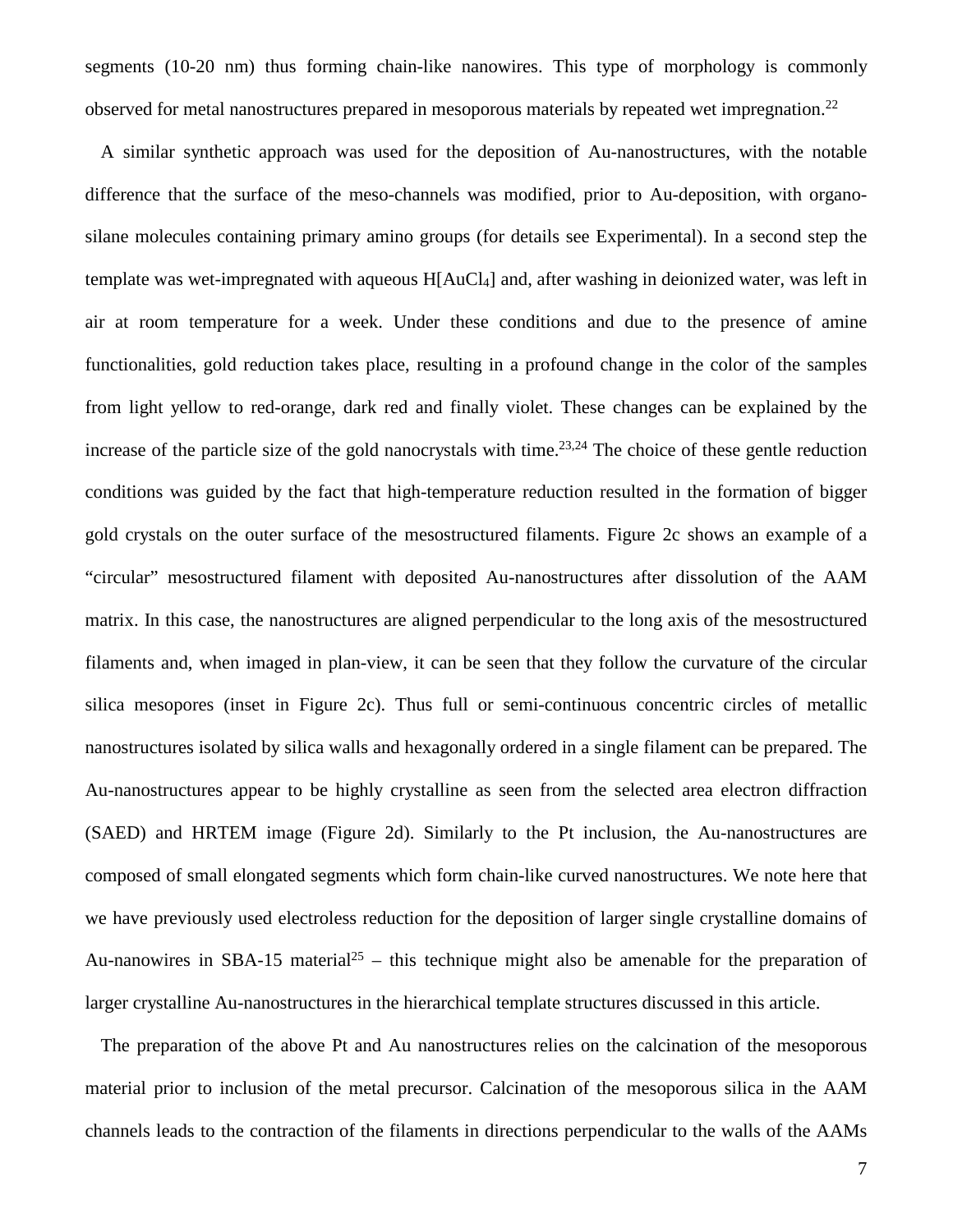(Figure 2a). In an alternative approach, Pd-nanostructures were assembled by direct repeated impregnation of the non-calcined samples with water/ethanol solutions of  $Pd(NH<sub>3</sub>)<sub>4</sub>(NO<sub>3</sub>)<sub>2</sub>$  at 60<sup>o</sup>C (for details see Experimental). The resulting silica/Pd nanostructures embedded in the alumina matrix and imaged as plan-views are shown in Figure 3(a) and (b). Well-ordered hexagonal arrangements of the Pdnanostructures encapsulated in the silica framework are observed. The conditions of the Pdimpregnation result in the direct reduction of the Pd precursor complexes to metallic Pd, thus eliminating the necessity of further high temperature reduction. Well-resolved Pd crystalline fringes are observed (Figure 3b) with a d-spacing of about 0.23 nm, determined from FFTs of the HRTEM image (inset in Figure 3b). Apparently at these mild reduction conditions, and without removing the template, a relatively high loading of the mesoporous support is possible (Pd/Si atom ratio of 0.85 in comparison to Pt/Si and Au/Si atom ratios of 0.17 and 0.09, respectively, Figure 3d). When imaged in a direction perpendicular to the long axis of the filaments, well aligned Pd-nanostructures are displayed with diameters of approximately 8 nm. These nanostructures are composed of small separate segments forming chain-like nanowires (inset in Figure 3b). Thus, the non-calcined mesoporous supports with their well-aligned channels facilitate the organization of Pd-nanostructures in the form of highly aligned metallic nanowires. The extension of the latter approach to the encapsulation of other metallic nanostructures inside the porous structure of the silica/surfactant nano-composites within AAMs is currently under investigation.

The three metallic nanostructures discussed so far are characterized by nucleation and growth in various solvents included in the mesopores, including the fluid phase of encapsulated surfactants in the case of Pd. This implies a pattern of mass transfer resulting in limited fill-factors and limited continuity of the deposited materials. In an effort to facilitate mass transfer and enhance the continuity of the encapsulated nanowires, solvent assisted supercritical fluid (SCF) deposition was employed. This technique has been pioneered by one of our groups for the growth of continuous semiconductor nanostructures in mesoporous materials.15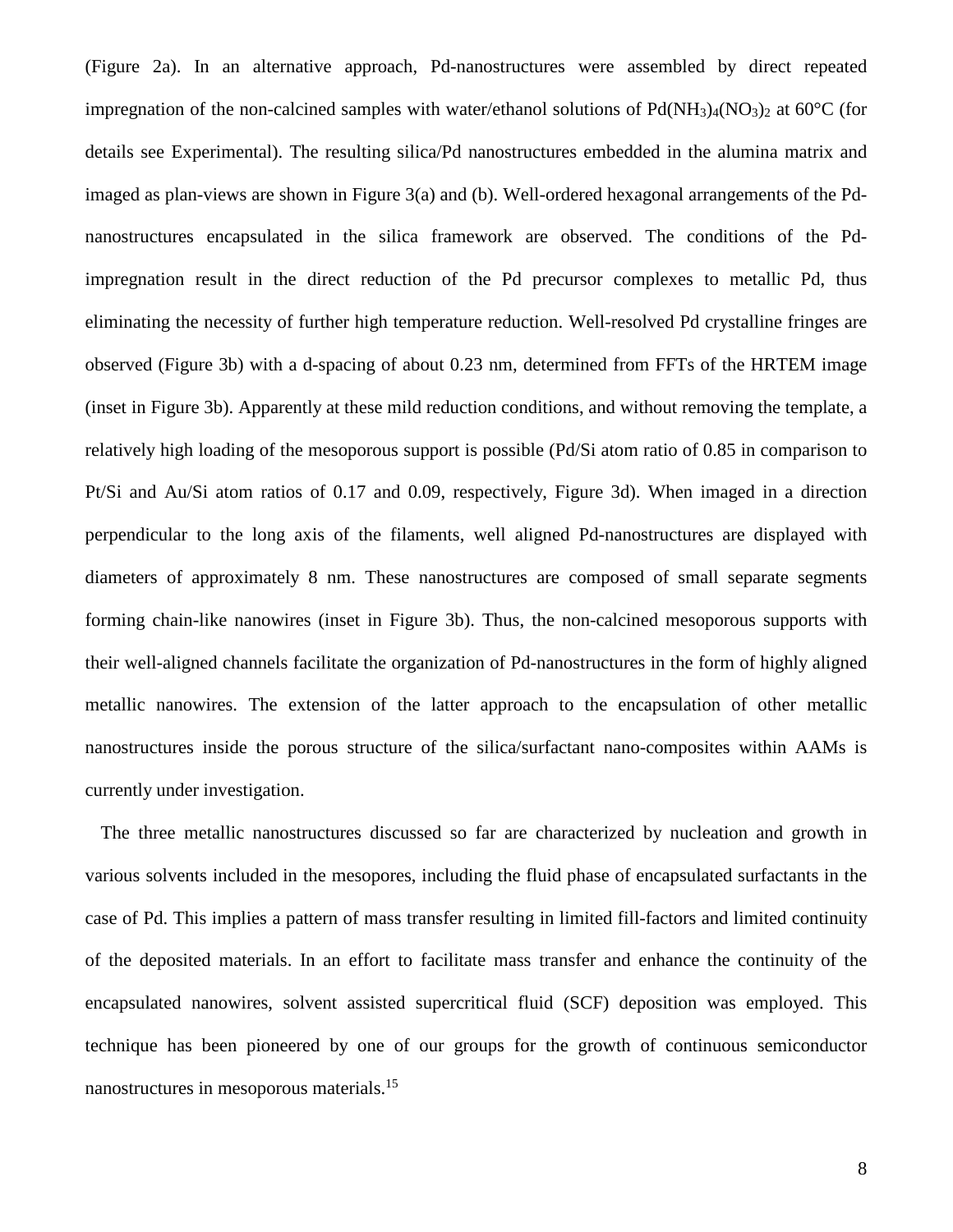The implementation of SCF conditions allows for fast and effective mass transport at almost zero surface tension which is essential for continuous and high loading of the mesopores (see Supporting Information). Figure 3c shows a plan-view TEM image of a non-calcined "columnar" mesostructured filament with encapsulated Ge-nanostructures prepared by supercritical hexane/diphenyl germane inclusion (for details see Experimental). During the deposition the mesostructure organization is preserved, thus leading to an ordered arrangement of semiconductor nanostructures encapsulated in an insolating silica matrix. The diameters of the Ge-nanostructures are limited by the dimensions of the mesoporous channels and are observed to be about 8 nm, in agreement with the pore dimensions of the non-calcined support. In some cases, mesoporous channels with Ge deposited only on the mesoporous walls were observed (shown with arrows on the image) to form nanotube-like structures. This observation is in agreement with the proposed mechanism for nanowire growth in the mesoporous channels by SCF techniques.26

The structural features of the Pluronic123-templated silica filaments in the AAMs with their intriguing columnar and circular arrangement of mesopores allow for the inclusion of a variety of aligned 1D nanostructures ranging from metallic (Pt, Au and Pd), semiconductor (Ge) to carbon nanotubes and filaments (as reported previously<sup>16</sup>). There are two noticeable advantages with these structures. First, they are hierarchically aligned due to the quasi-hexagonal order of the channels of the AAMs as well as the ordered structures of the included mesoporous silica filaments. Second, they offer the potential to encapsulate a very high density of conducting nanostructures. For example, a number density of about 6.3 x  $10^8$  filaments per cm<sup>2</sup> can be achieved by saturation loading of the channels of the AAMs with mesostructured filaments, giving  $1.4 \times 10^{11}$  nanowires per cm<sup>2</sup>. Before these numbers can be achieved, further optimization of the synthetic procedures for both the deposition of the mesostructured filaments and 1D metallic and semiconductor nanostructures is required.

## **Conclusions**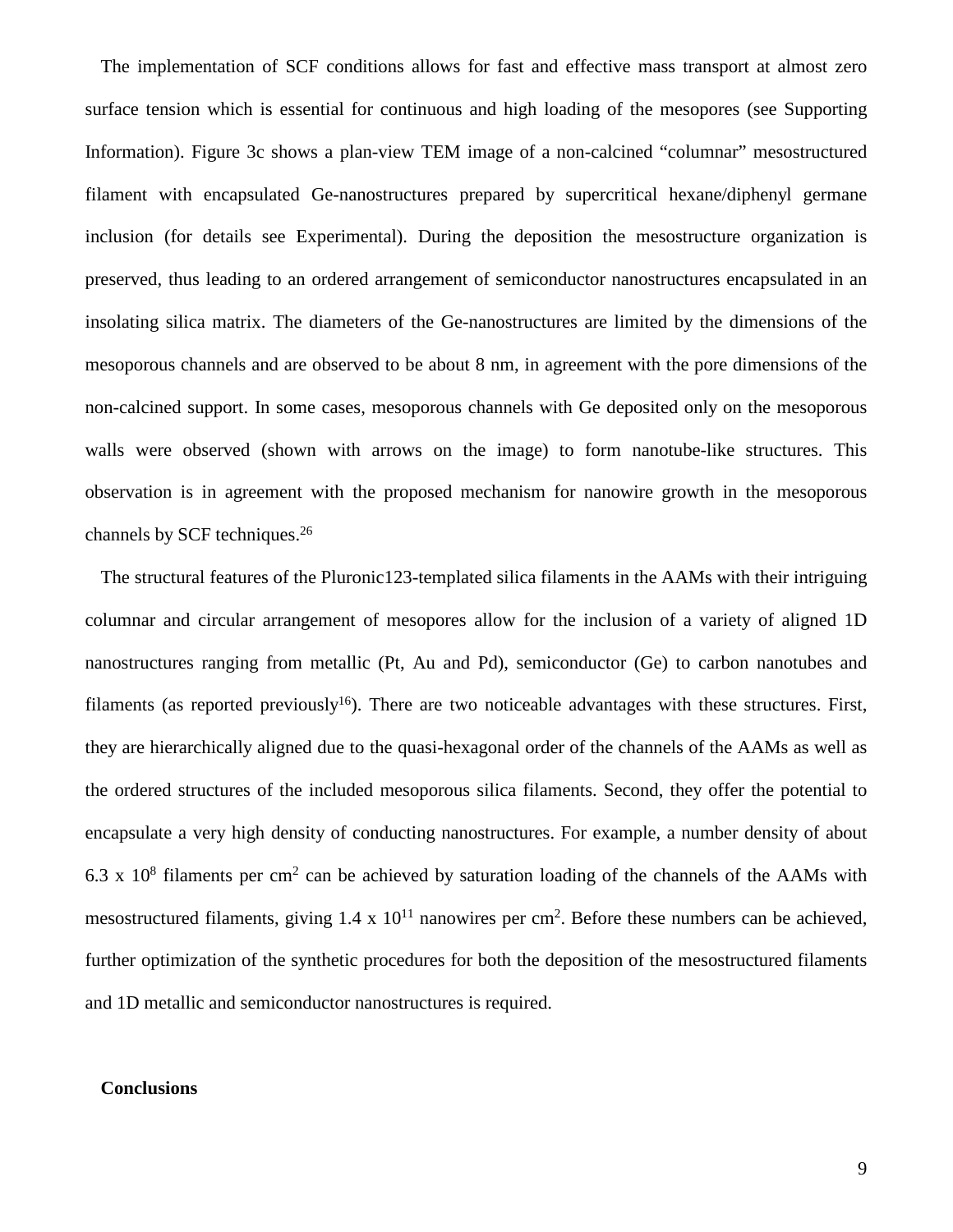In the present work we show how different types of inclusion chemistry can be used to generate oriented, high aspect-ratio metal and semiconductor nanowires in insulating silica host structures prepared within AAMs. The synthetic techniques include wet chemical impregnation and reduction in pre-calcined mesopores, impregnation of surfactant-containing mesopore systems, and mass transport via supercritical fluid deposition in surfactant-containing mesopores. Important issues such as the crystallinity and continuity of the encapsulated wires as a function of material and deposition technique have been discussed. The proposed hierarchically ordered alumina/silica/material-of-choice nanocomposites can be suitable model systems for the electrical characterization of single, insolated 1D nanostructures by conductive AFM-tips. First attempts in this direction were already made in our laboratory on 1D nanostructures prepared in columnar channels of the AAMs.<sup>27</sup> A further reduction of the diameter of these structures by encapsulation in mesoporous templates may lead to future nanodevices beyond the 10 nm node.

**ACKNOWLEDGMENT**S The authors would like to acknowledge financial support from the Science Foundation Ireland (Grant 03/IN3/I375) and from the DFG Sonderforschungsbereich (SFB) project 486 (Germany).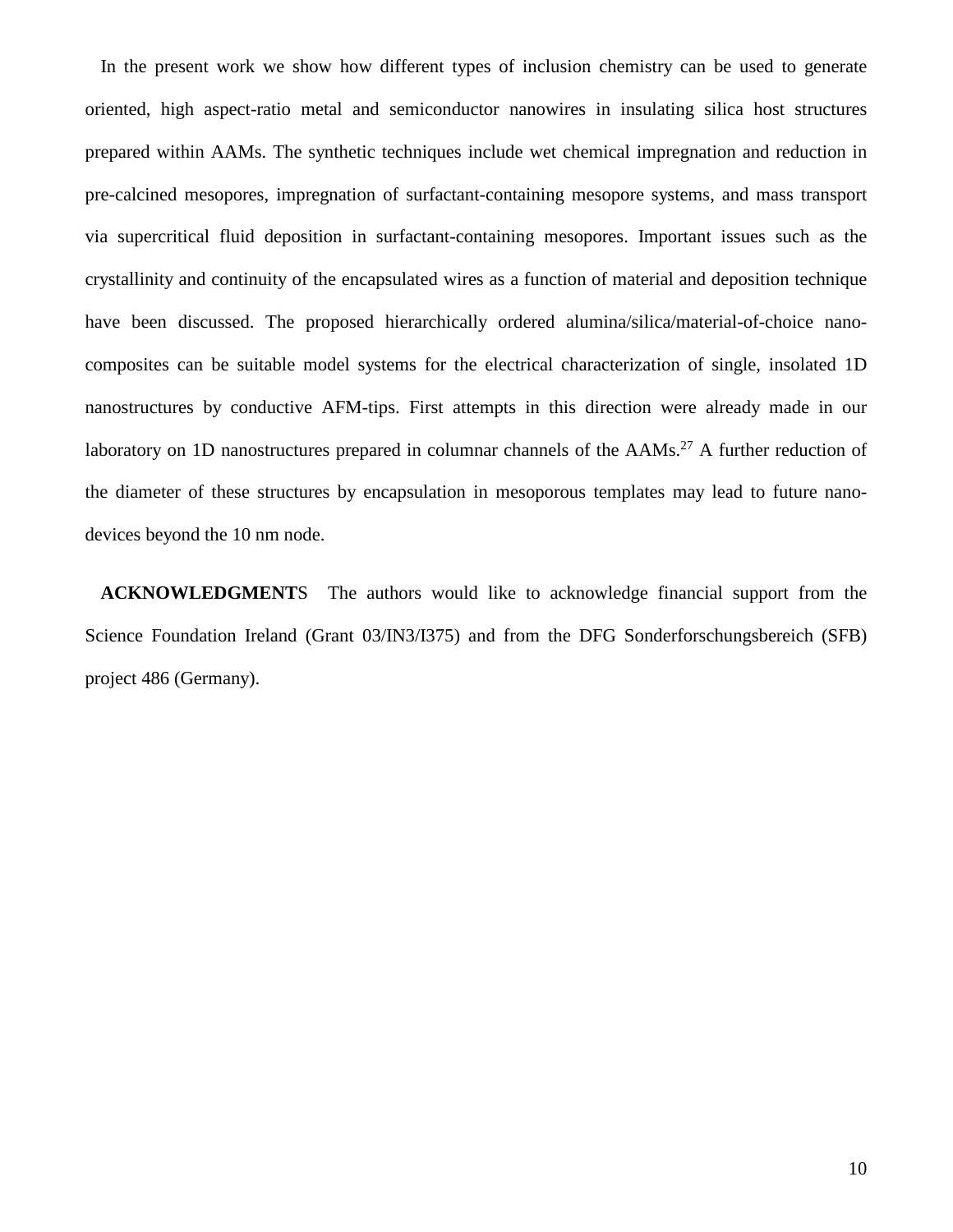## **FIGURES**



Figure 1. Mesophase morphologies observed in the AAM channels. Top: "Circular" mesophase structures, hexagonally ordered in the direction of the long axis of the filaments, showing a) plan- and b) side-view TEM images. Bottom: "columnar" mesophase structures, hexagonally ordered in the plane of the substrate, showing c) plan- and d) side-view TEM images (inset: FFT for one of the filaments shown in Figure 1c).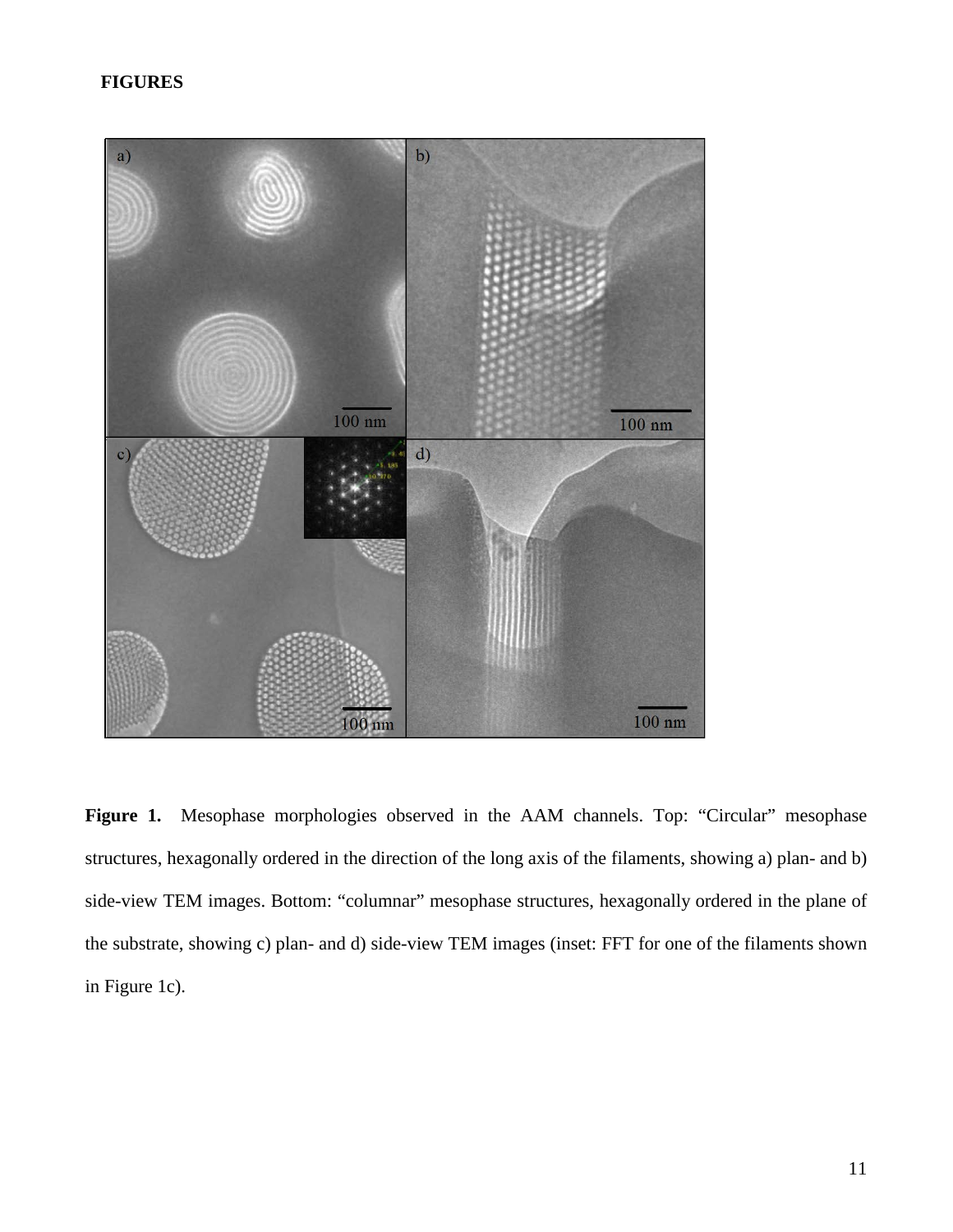

**Figure 2**. Platinum and gold nanostructures prepared in calcined mesostructured filaments. a) Planview TEM image of Pt-nanostructures (inset: side-view TEM image after dissolving the alumina matrix, scale bar 100 nm) and b) HRTEM image of the Pt-nanostructures in an isolated mesostructured filament (inset: corresponding FFT), c) Side-view TEM image of Au-nanostructures prepared in calcined, silane –modified "circular" mesostructured filaments, after dissolving the alumina matrix (insets: corresponding SAED and plan-view TEM image, scale bar 50 nm), and d) plan-view HRTEM image of the Au-nanostructures in "circular" mesostructured filaments.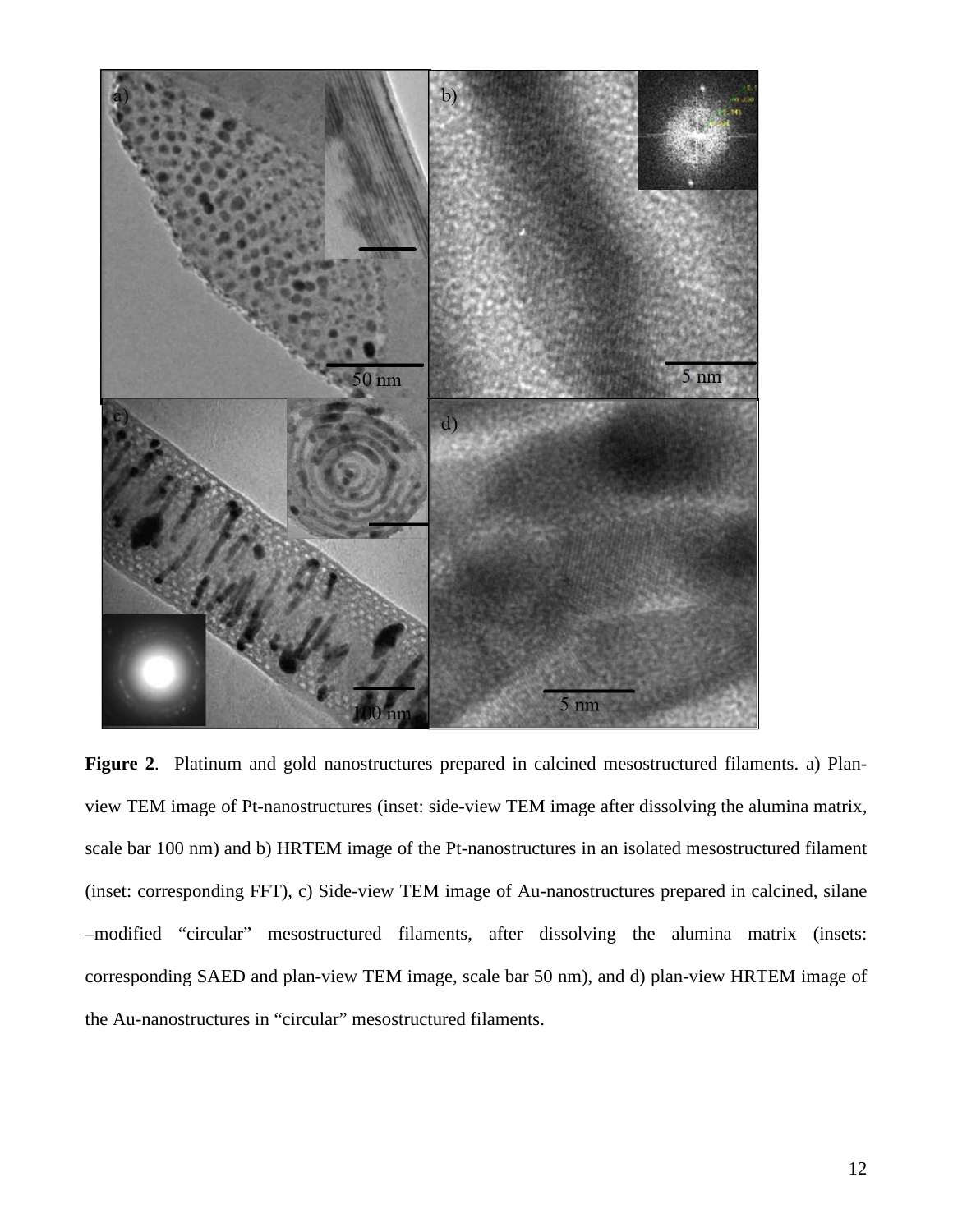

Figure 3. Pd-nanostructures prepared in non-calcined "columnar" mesostructured filaments. a) Planview TEM image (inset: corresponding SAED) and b) HRTEM image of one of the nanostructures shown in Figure 3a (inset: corresponding FFT and plan-view TEM image, scale bar 10 nm), and c) Genanostructures in non-calcined columnar mesostructured filaments. d) Elemental analysis of the four different metal nanostructures discussed in this article.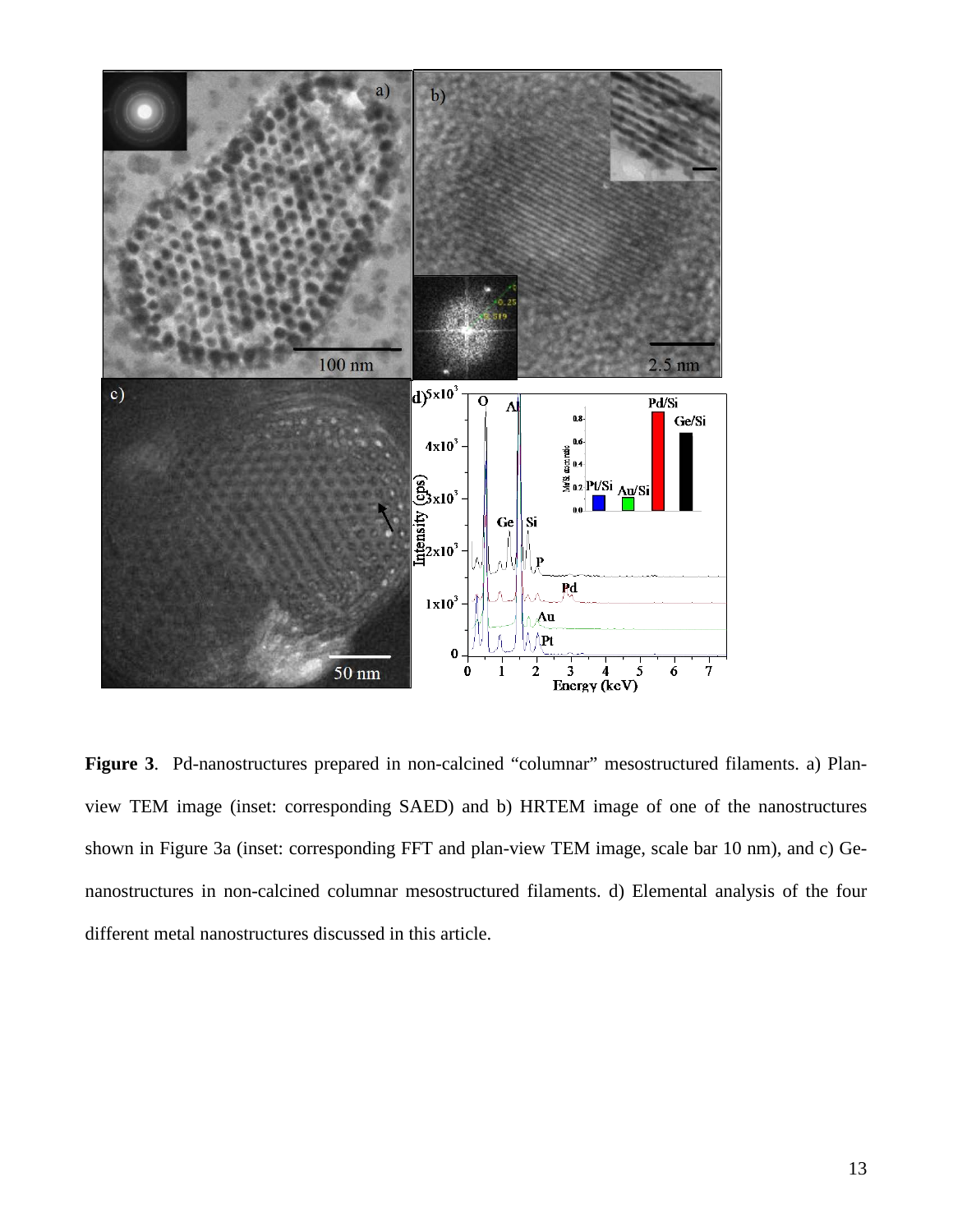#### **REFERENCES**

- (1) Timp, G. *Nanotechnology*; 1st ed; Springer-Verlag: New York, **1999**.
- (2) Heath, J. R.; Kuekes, P. J.; Snider, G. S.; Williams, R. S. *Science* **1998**, *280*, 1716.

(3) Petkov, N.; Bein, T. "Host-Guest-Systems based on Nanoporous Crystals" (Eds. F. Laeri, F. Schueth, U. Simon, M. Wark) Wiley-VCH, Weinheim, Germany, **2003,** 393-409.

(4) Klotz, M.; Albouy, P-A.; Ayral, A.; Menager, C.; Grosso, D.; Van der Lee, A.; Cabull, V.; Babonneau, F.; C. Guizard, *Chem. Mater*. **2000,** *120*, 1721.

(5) Besson, S.; Gacoin, T.; Ricolleau, C.; Jacquiod, C.; Boilot, J.-P. *NanoLetters* **2002**, *2*, 409

(6) Fan, H.; Yang, K.; Boye, D. M.; Sigmon, T.; Malloy, K. J.; Xu, H.; Lopez G. P.; Brinker, C. J. *Science* **2004**, *304*, 567.

(7) Li, G.C. Papadopolous, J. M. Xu and M. Moskovits, *Appl. Phys. Lett.* **1999**, *75*, 367.

(8) Y-G. Guo, C-J. Li, L-J. Wan, D-M. Chen, C-R. Wang, C-L. Bai, Y-G. Wang, *Adv. Funct. Mater.* **2003**, *13*, 626.

(9) Routkevitch, D.; Bigioni, T.; Moskovits, M.; Xu, J. M. *J. Phys. Chem. B* **1996**, *100*, 14037.

(10) Kulkarni, J. S.; Kazakova, O.; Erts, D.; Morris, M. A.; Shaw, M. T.; . Holmes, J. D. *Chem. Mater.* **2005**, *17*, 3615-3619.

(11) Kovtyukhova, N. I.; Kelley, B. K.; Mallouk, T. E.; *J. Am. Chem. Soc.* **2004**, *126,* 12738.

(12) Yamaguchi, A.; Uejo, F.; Yoda, T.; Uchida, T.; Tanamura, Y.; Yamashita T.; Teramae, N. *Nature Mater.* **2004**, *3*, 337.

(13) Wu, Y.; Cheng, G.; Katsov, K.; Sides, S. W.; Wang, J.; Tang, J.; Fredrickson, G. H.; Moskovits M.; Stucky, G. D. *Nature Mater.* **2004**, *3*, 816.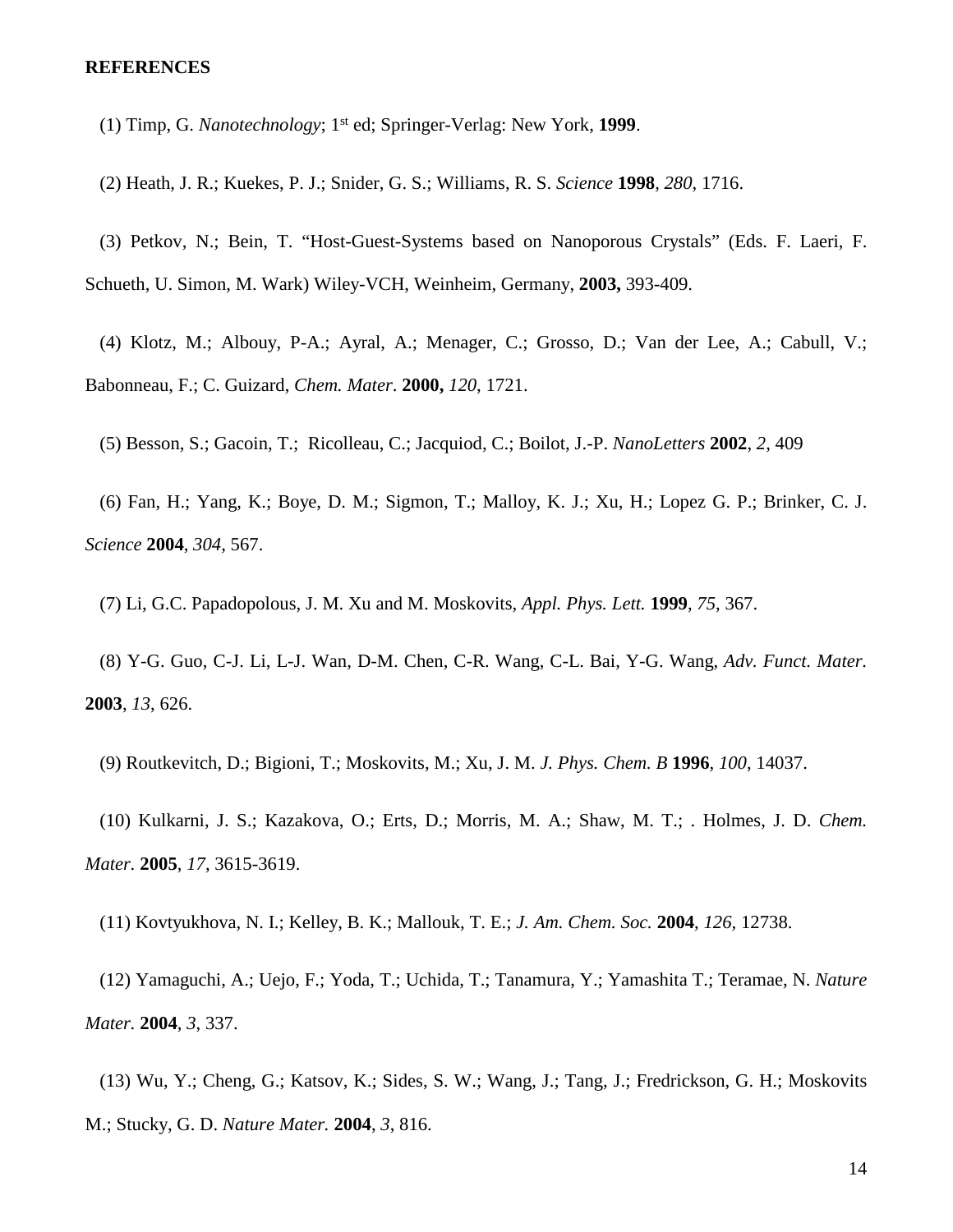- (14) Platschek, B.; Petkov, N.; Bein, T. *Angew. Chem. Int. Ed.* **2006**, *45*, 1134.
- (15) Ryan, K. M.; Erts, D.; Olin, H.; Morris, M. A.; Holmes, J. D. *J. Am. Chem. Soc.* **2003**, *125*, 6284.

(16) Cott, D.; Petkov, N.; Morris, M. A.; Platschek, B.; Bein T.; Holmes, J. D. *J. Am. Chem. Soc.*  **2006***, 128,*3920.

- (17) Marlow, F.; Leike, I.; Weidenthaler, C.; Lehmann C. W.; Wilczok, U. *Adv. Mater.* **2001**, *13*, 3.
- (18) Platschek, B.; Petkov, N.; Bein, T. in press.
- (19) Cheng, J. Y.; Mayes A. M.; Ross*,* C. A. *Nature Mater.* **2004**, *3*, 823.
- (20) Cohen, M. L. *Mater. Sci. Eng. C* **2001**, *15*, 1.

(21) Xia, Y.; Yang, P.; Sun, Y.; Wu, Y.; Mayers, B.; Gates, B.; Yin, Y.; Kim F.; Yan, H. *Adv. Mater.* **2003**, *15*, 353.

(22) Sakamoto, Y.; Fukuoka, A.; Higuchi, T.; Shimomura, N.; Inagaki, S.; Ichikawa, M. *J. Phys. Chem. B* **2004**, *108*, 853.

(23) Hanaoka, T.; Kormann, H-P.; Kroell, M.; Sawitowski, T.; Schmid, G. *Eur. J. Inorg. Chem.* **1998**, 807.

- (24) Lahav, M.; Sehayek T.; Vaskevich, A.; Rubinstein, I. *Angew. Chem. Int. Ed.* **2003**, *42*, 5572.
- (25) Petkov, N.; Stock, N.; Bein, T. *J. Phys. Chem. B* **2005**, *109*, 10737.

(26) Ziegler, K.; Ryan, K. M.; Rice, R.; Crowley, T.; Erts, D.; Olin, H.; Patterson, J.; Spalding, T. R.; Holmes, J. D.; Morris, M. A. *Faraday Discuss.* **2004**, *125*, 311.

(27) Ziegler, K. J.; Ryan, K. M.; Crowley, T. A.; Kulkarni, J.; Polyakov, B.; Erts, D.; Morris, M. A.; Holmes, J. D. *J. Mater. Chem.* **2004**, *14*, 585.